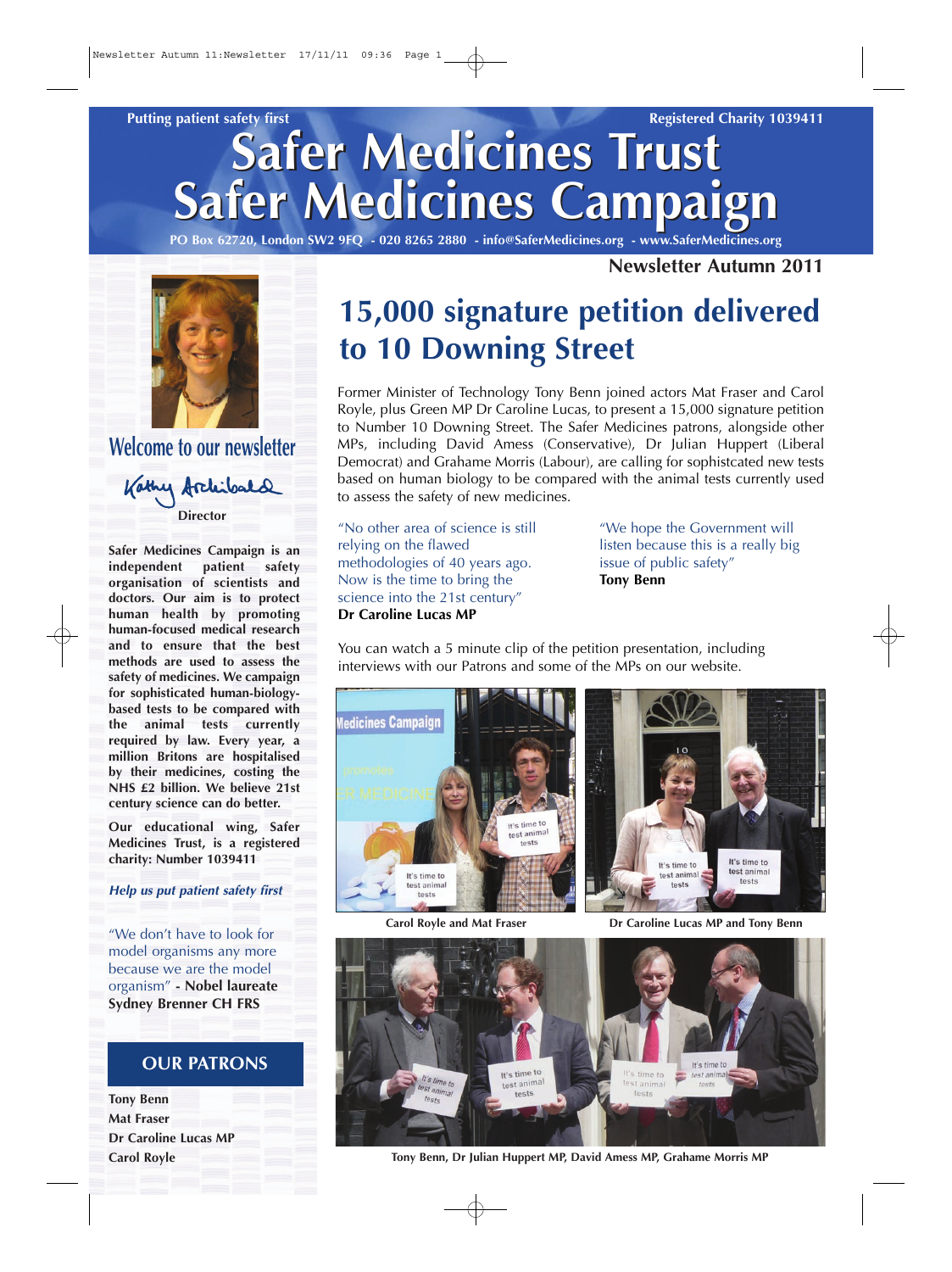# *Safety of Medicines Bill progress*

*Senior Conservative MP David Amess presented the Safety of Medicines Bill on 20th July 2010 with a ten minute speech to the House of Commons, which can be viewed via our website.*

*The Bill calls for a comparison of the ability of a suite of the the latest human biology-based tests with that of currently-required animal tests to predict side effects in people.* 

*Mr Amess said: "A combination of these approaches promises to predict the effects of new drugs in humans more accurately than animals ever could."*

*The second reading of the Bill has been postponed a number of times and is currently awaiting a new date to be scheduled.*

## *Early Day Motion 475*



*"We must move safety testing into the 21st century for all our sakes" Bob Russell MP (Liberal Democrat), primary sponsor of EDM 475*

*MPs are strongly in favour of the Safety of Medicines Bill. More than 150 MPs have already signed EDM*

*475: Safety of Medicines, in support of the Bill. We hope that many more MPs will sign the EDM before it closes at Easter 2012.*

## *Open letter to the Prime Minister and Health Secretary*

*Safer Medicines Trust joined forces with 22 senior scientists to call on the Prime Minister and Health Secretary to compare animal tests for drug safety with newer tests based on human biology. Our letter was published in the world's leading medical journal, The Lancet on 4th June 2011 and is reproduced opposite. The published version can be viewed via a link from our website.* 

*Sky News covered the story with an excellent report and The Daily Mail also reported on the story. All coverage can be viewed from our website.*

*Predictably, the pro-animal-research lobby attacked our letter with a response published in The Lancet on 9th July, which can also be viewed via a link from our website. They wrongly accused us of making misleading claims, while making several false claims themselves and seriously misrepresenting our position.* 

*Bizarrely, the authors declared that they have no conflict of interest, yet all of them are members of Understanding Animal Research; a lobby group whose sole purpose is to defend and promote animal experimentation.*

*Their position seems to be that there is no cause for concern about the safety of medicines and that animal tests should not be criticised. This view contrasts sharply with most of the world's pharmaceutical companies, which are seeking to address these problems, as well as the medical profession and the US Food and Drug Administration (FDA), the world's largest drug regulator:*

*"The current animal models and human cell lines are inadequate. There is a real need to more accurately model human physiology" – Dr Jason Gardner, GSK Vice-President and Head of Stem Cell Drug Performance Unit (Bloomberg News, 23 September 2010)*

*"This big rise in serious and fatal adverse drug reactions should be a wake-up call to all doctors… patients may be given drugs that are more harmful than helpful" – Dr Peter Maguire, deputy chairman, BMA Board of Science (The Independent on Sunday, 21 October 2007)*

*"Currently, nine out of ten experimental drugs fail in clinical studies because we cannot accurately predict how they will behave in people based on laboratory and animal studies" – Mike Leavitt, Secretary of Health and Human Services, FDA (FDA press release 12 January 2006)*

*"We want to migrate away from animal testing. We also want to see drug development become more efficient so that fewer resources are wasted" – Dr David Jacobson-Kram, executive director for pharmacology and toxicology, FDA (Bloomberg News, 5 August 2010)*

*However passionately one supports a particular method, such reluctance to allow it to be scrutinised suggests a fear that it will not stand up to that scrutiny. If animal tests really are the best method we have, then surely its advocates should welcome the opportunity to prove it. That they oppose such a small and inexpensive comparative study speaks volumes. It is high time that the government called their bluff.*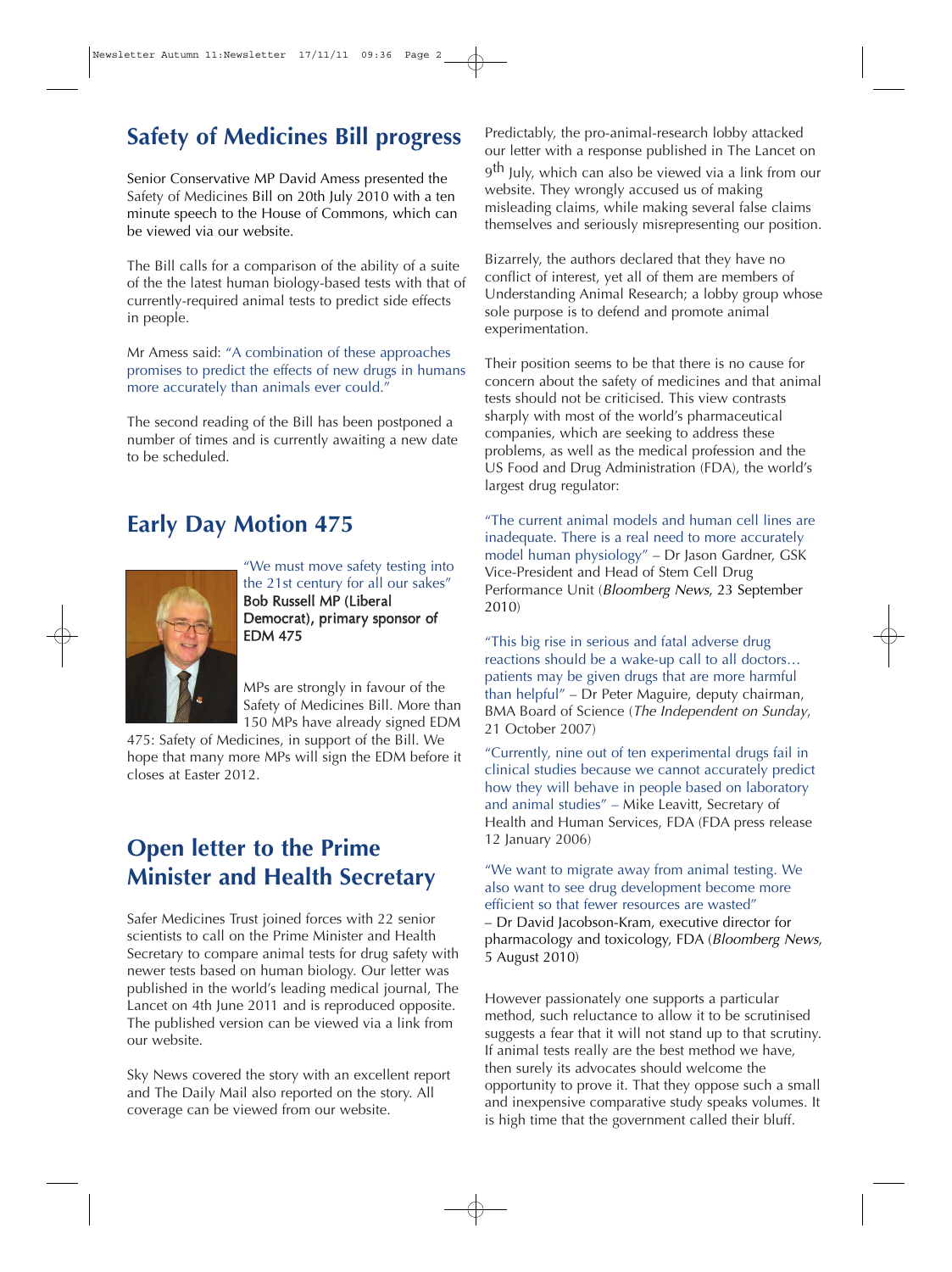# **Our letter to David Cameron and Andrew Lansley, published in The Lancet on 4th June 2011**

We are writing to you as a group of clinicians and scientists to express our concern about the escalating problems of drug failures and adverse drug reactions. The UK pharmaceutical industry is in crisis, as the departure of Pfizer from the Sandwich site makes plain. Likewise, healthcare is in a web of crises, many of which are intimately linked to the pharmaceutical industry's major problems.

Adverse drug reactions have reached epidemic proportions and are increasing at twice the rate of prescriptions. The European Commission estimated in 2008 that they kill 197,000 EU citizens annually, at a cost of €79bn. The cost of new medicines is rising unsustainably, creating an ever-increasing burden on the National Health Service. Meanwhile, many increasingly prevalent diseases, such as Alzheimer's disease, diabetes, many cancers, and stroke, remain without adequate treatments.

The major reason for the rising cost of new drugs is the fact that more than 90% of them fail in clinical trials. Companies need to recoup the cost of development not only for the drug that succeeds, but for the nine others that fall by the wayside.

It is increasingly clear that an important factor contributing to these problems is the over-reliance of the pharmaceutical industry on the use of animals to predict drug behaviour in man. The stark differences not only in the diseases of different species but also the ways that they respond to drugs are now well known. Many studies have shown that animal tests frequently fail to translate to the clinic, with estimates of their ability to predict effects on people as low as 37-50%, or no better than the toss of a coin.

Our reliance on animals to establish safety results in the exposure of clinical volunteers and patients to many treatments that are at best ineffective, and at worst, dangerous. Take for example the notorious Northwick Park clinical trial drug, TGN1412, that left six young men in intensive care in 2006. This drug was demonstrably safe in monkeys at doses 500 times higher than those that nearly proved fatal to the volunteers. Soon after the disastrous trial, an assay that used human cells was developed to predict such an immune system over-reaction. Had this been in use before human beings were exposed, the trial would never have taken place. Surely the time has come for there to be a rigorous assessment of the ability of such humanbased tests to improve on the deeply flawed, animal-based approaches in current use?

We call on the Government to initiate a comparison of a set of human-biology-based tests with those currently used, as proposed in the Safety of Medicines Bill 2010-11, to see which are more effective at predicting the safety of medicines for patients. Several new technologies promise increased clinical predictability as well as substantial improvements in efficiency and cost. The Bill does not propose any replacement of animal tests, merely their evaluation of fitness for purpose. 148 Members of Parliament have already signed a motion in support of this proposal.

Some of us recently made representations to the Department of Health, and were told that the Government believes that human-biology-based systems have not been established as being more predictive than are animal studies for developing safer medicines. We agree, but that is because no rigorous examination of such systems has been undertaken. The very purpose of the proposed comparison is to initiate such an examination, which is urgently necessary for the sake of the NHS, the pharmaceutical industry and, most importantly, patients.

We urge you to act now to ensure that the best technologies currently available are used to establish the safety of medicines for patients.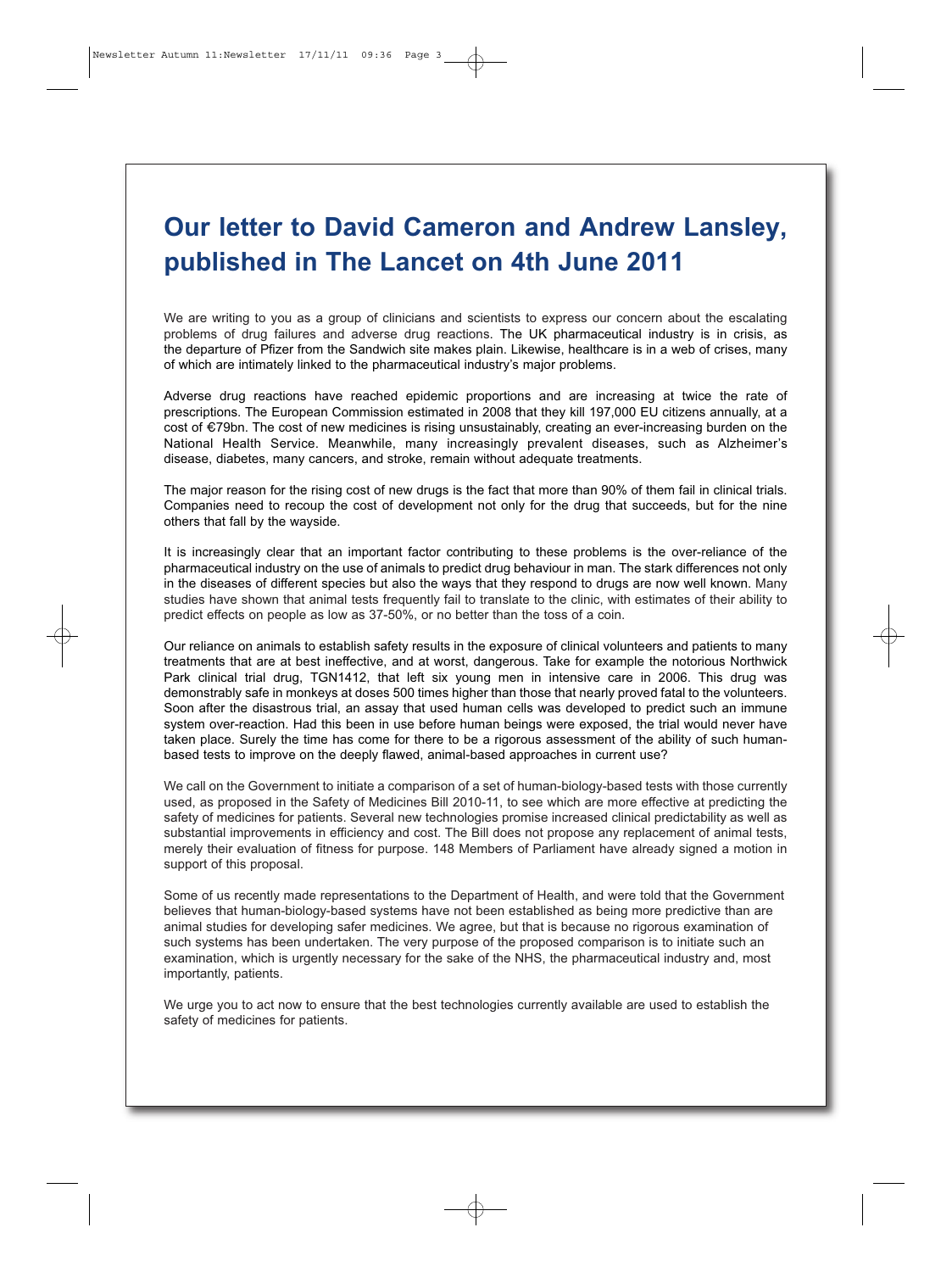## **Signatories to the open letter**

Kathy Archibald, Director, Safer Medicines Trust, London

Dr Anthony D Baxter (PhD), Chief Executive Officer, Cyprotex plc, Macclesfield

\*Dr Kelly BéruBé (PhD), Director, Lung & Particle Research Group, Cardiff University

Dr David Bunton (PhD), Chief Executive Officer, Biopta, Ltd, Glasgow

Dr Margaret Clotworthy (PhD), Director, Human Focused Testing, Cambridge

Dr Bob Coleman (PhD), DSc, Drug Discovery Consultant & Adviser to Safer Medicines Trust

Dr Ann Cooreman (PhD), Chief Operating Officer, Tissue Solutions Ltd, Clydebank

Professor Anne Dickinson, Director, Alcyomics Ltd, Newcastle upon Tyne

\*Professor Christopher S. Foster (DSc, FRCPath) Professor of Pathology, Liverpool University

Professor Barry Fuller, Department of Surgery, UCL Medical School, London

Dr B J Nathan Griffiths (PhD), Commercial Director, Abcellute & Abcellute Tissue Bank, Cardiff

\*Professor Chris Hillier (PhD), Professor of Physiology, Glasgow Caledonian University

Dr Morag McFarlane (PhD), Chief Scientific Officer, Tissue Solutions Ltd, Clydebank

\*Anup Patel, Consultant Urological Surgeon, St. Mary's Hospital, Imperial College Healthcare NHS Trust and Chairman of Clinical Studies Committee, European Association of Urology Research Foundation

\*Professor Barbara Pierscionek, Head of Vision Science Research, University of Ulster

Dr Cathy Prescott (PhD), Director, Biolatris Ltd, Cambridge and Chair of the UK National Stem Cell Network Advisory Committee

James Root, Senior Scientist, Pfizer, Sandwich

\*Professor Gerry Thomas, Chair in Molecular Pathology, Imperial College, London and Director of Scientific Services, Wales Cancer Bank

\*Dr Katya Tsaioun (PhD), Chief Scientific Officer, Cyprotex plc, Macclesfield

Dr J Malcolm Wilkinson (PhD), Chief Executive Officer, Kirkstall Ltd, Sheffield

\*Professor Sir Ian Wilmut FRS FRSE, MRC Centre for Regenerative Medicine, University of Edinburgh

Dr Amanda Woodrooffe (PhD), General Manager, Asterand UK Ltd, Royston

Dr Karen L Wright (PhD), Peel Trust Lecturer in Biomedicine, Lancaster University

\*Signatories marked thus are honorary Advisers to patient safety charity Safer Medicines Trust.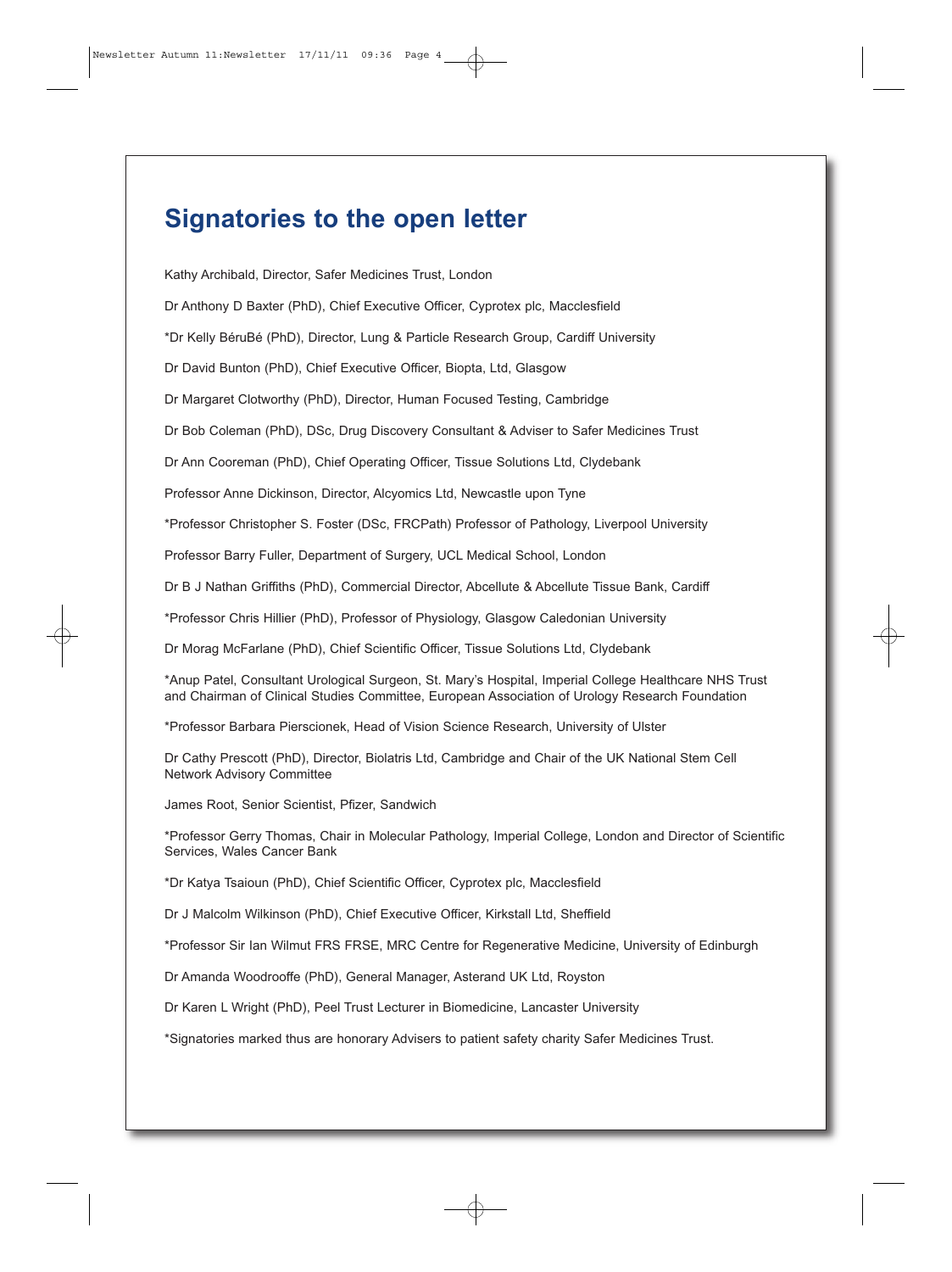# **Our second letter, published in The Lancet on 28th October 2011**

Frances Balkwill and colleagues' response to our letter shows the intense resistance of entrenched interests to new technologies that could improve pharmaceutical safety.

Our letter called for the UK Government to invest in an assessment of new technologies for safety testing. Balkwill and colleagues take the position that not only should this research not be done, but that even to question whether animal testing best assures pharmaceutical safety means the questioner is opposed to all animal research and is therefore standing in the way of progress towards new life-saving cures.

Nothing could be further from the truth. We are calling for a paradigm shift in which new models of pharmaceutical safety testing are allowed to compete on their scientific merits against old models. The only thing we have against animal testing is the attitude that it is the only and the best technology for assessing safety. We are in favour of whatever best assures safety. Therefore, we are in favour of assessing which particular in vivo or in vitro tests are best.

Animal research is far more expensive and labour-intensive than in vitro research. Since pharmaceutical safety testing is regulated by the Government, the market forces that would otherwise cause costly and inferior technologies to be naturally supplanted by superior technologies are impaired. We call on the Government to support research to assess the performance of new in vitro and other technologies relative to the old in vivo technologies so that progress towards safer and more economical new pharmaceuticals can be accelerated.

*We are very grateful to The Lancet for publishing a further letter from us on 28th October, which can also be viewed via our website and which is reproduced (in our own format) above.*

*The following observation seems particularly apposite: "When honest human beings have a vested stake in seeing the world in a particular way, they're incapable of objectivity and independence" – Dr Max H. Bazerman, Professor of Business Administration, Harvard Business School (New York Times, 21 March 2007)*

#### *Response from the Government*

*It is extremely disappointing that, even after we have met with key members of the Government to explain the purpose of the Bill, their official position is to deny that the human-based technologies we have presented to them could, in fact, be superior.* 

*Despite Safer Medicines Trust providing evidence that a number of the technologies we are recommending have already demonstrated an ability to identify adverse drug reactions that preclinical animal studies failed to identify, the Department of Health insists that: "human biology based tests are not better able to predict adverse drug reactions in humans than animal tests" (personal communication).*

*Professor Michael Balls paraphrased the Government's lamentable attitude in his Editorial for ATLA 39, 201–202, 2011: "We can't accept new procedures, because we cannot escape from our belief in the old ones, whatever evidence is put before us."*

*The Department of Health is not just being badly advised – it is being wrongly advised. The consequence is that, as our Lancet letter says: the market forces that would otherwise cause costly and inferior technologies to be naturally supplanted by superior technologies are impaired – to the detriment not only of the pharmaceutical industry but also, and more importantly, of patients and the NHS.* 

*Our dialogue with key Government officials is ongoing and we hope very much to have better news to report in our next newsletter.*

*However, we may meet with even greater opposition now that Olly Grender MBE is the Government's acting Deputy Director of Communications. Her previous role was Associate Director of Political Lobbying and Media Relations, who represent Understanding Animal Research, among other clients such as the Association of Brazilian Beef Exporters. It would be interesting to know what measures, if any, have been taken to ensure that Political Lobbying and Media Relations' clients, who until very recently were paying Ms Grender to represent them, do not have undue influence on government policy.*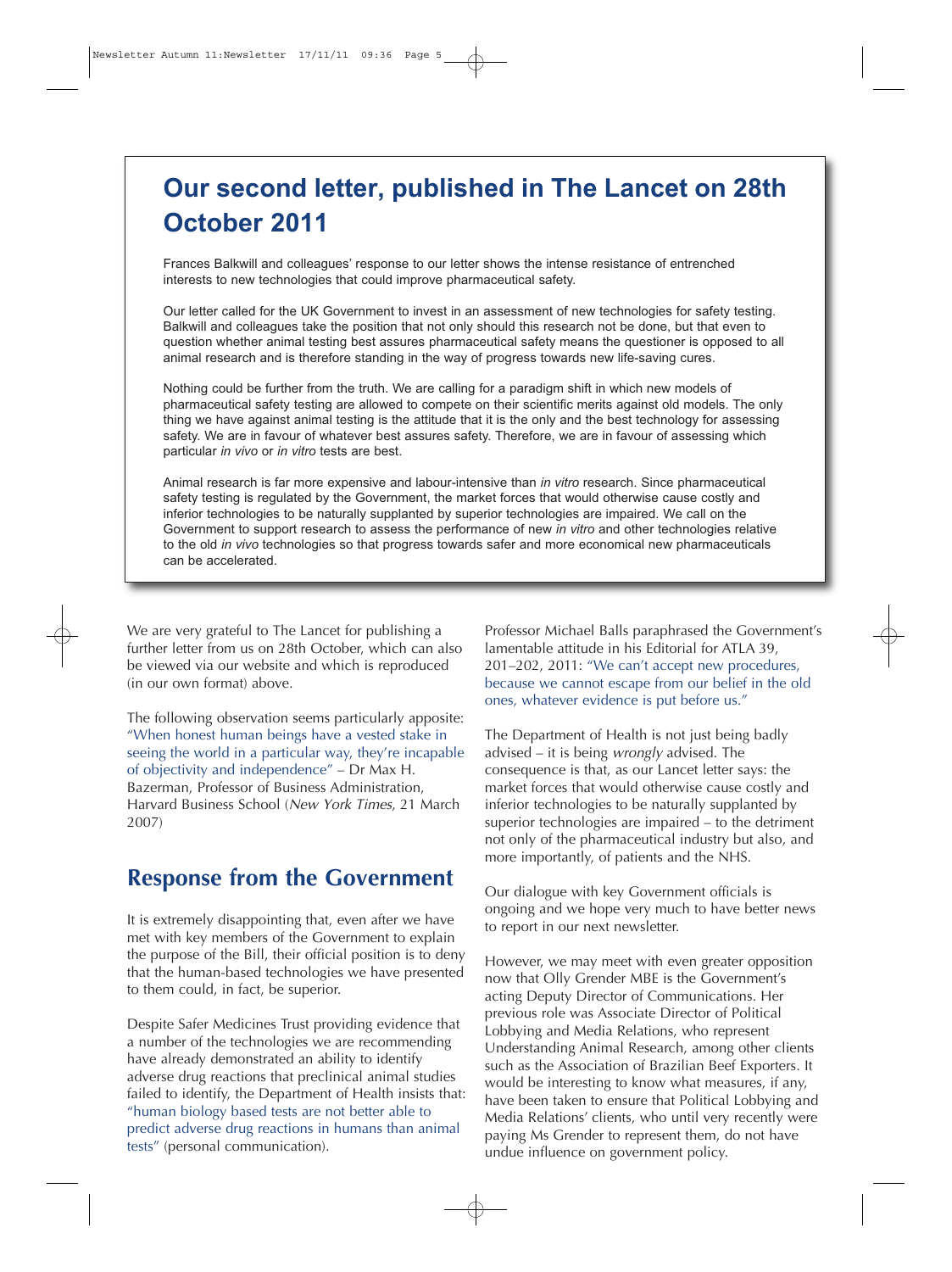# *Introducing our newest Science Advisers*

*We are delighted to welcome and introduce our newest Science Advisers, who bring a wealth of expertise from their vast experience across academia and industry.*



#### *Professor Sir Ian Wilmut, FRS FRSE*

*Sir Ian is a pioneering embryologist renowned as the 'father' of Dolly the sheep, the world's first mammal cloned from an adult cell. This accomplishment opened the door to the field of therapeutic cloning, to which Professor Wilmut turned his attention in 2005, in the search for treatments for Motor Neurone Disease. Professor Wilmut is currently the Chair of Reproductive Biology at the Medical Research Council Centre for Regenerative Medicine in Edinburgh. He believes that induced pluripotent stem cells adapted from adult cells hold greater promise than embryonic stem cells for the treatment of degenerative conditions such as Parkinson's*

*disease, and to treat stroke and heart disease patients, and this is his current focus of study. In 2008, Ian Wilmut was knighted for his services to science.*



#### *Professor Chris Hillier PhD*

*Chris is Professor of Physiology at Glasgow Caledonian University. He has founded, and run as CEO, two successful biotechnology companies: Biopta Ltd, a CRO specializing in human tissue-based drug screening tests utilizing innovative approaches to drug development; and Sistemic, a high growth R&D company focused on using epigenetic biomarkers, particularly miRNA, for drug profiling and toxicology screening. Both companies have won Best Company Awards in Scotland. From 2006 to 2007 he was Visiting Professor with Integrated DNA Technologies (Iowa, US), the world's largest manufacturer of nucleic acids. Professor Hillier*

*has published and presented extensively internationally in both science and business and has won many awards including a Royal Society of Edinburgh Enterprise Fellowship and a John Logie Baird Award for Innovation.*



#### *Anup Patel MS, FRCS (Urol)*

*Anup is a Consultant Urological Surgeon at St. Mary's Hospital, London. He qualified with CCST, FRCS (Urol) and MS, after gaining MBBS and BSc at St. Bartholomew's Hospital. He then completed double certified supra-specialty fellowships at UCLA in Complex Endourology-Laparoscopic Urology and Uro-Oncology, which he established as specialist interests on returning to NHS practice in London. Mr Patel chairs the Clinical Studies Committee of the European Association of Urology Research Foundation and is a Member or Board Member of 10 national or international Urology Associations. He is a Journal Reviewer or Editorial Board*

*Member for 20 urology and surgical journals, a Scientific Adviser to the Prostate Cancer Charity and the Pro-Cancer-Research Fund and has been a Reviewer to the National Cancer Research Network and St. Peter's Trust. He has over 100 publications to his name, as well as many visiting professorships and is regularly invited onto specialist panels at international congresses.*



#### *A warm welcome to our newest Patron*

*We are delighted that actress Carol Royle has joined us as a Patron. As Carol said when we presented our petition at 10 Downing Street:*

*"Animal testing is totally illogical, when you realise how far removed from people the results from animal tests can be. It is time for the government to test the tests and find which are the best ones to discover the safety of medicines for people."*



#### *Farewell to Dr Margaret Clotworthy*

*After 5 years with Safer Medicines Trust, Margaret has left to establish Human Focused Testing (www.humanfocusedtesting.com): a searchable online database to connect providers of human tissues and assays with end-users, such as pharmaceutical and academic researchers. This is an excellent initiative to encourage the use of technologies superior to traditional animal tests. Since our aims are so closely aligned, we are pleased that it keeps us in regular contact. We thank Margaret for 5 great years and wish her every success with her new venture.*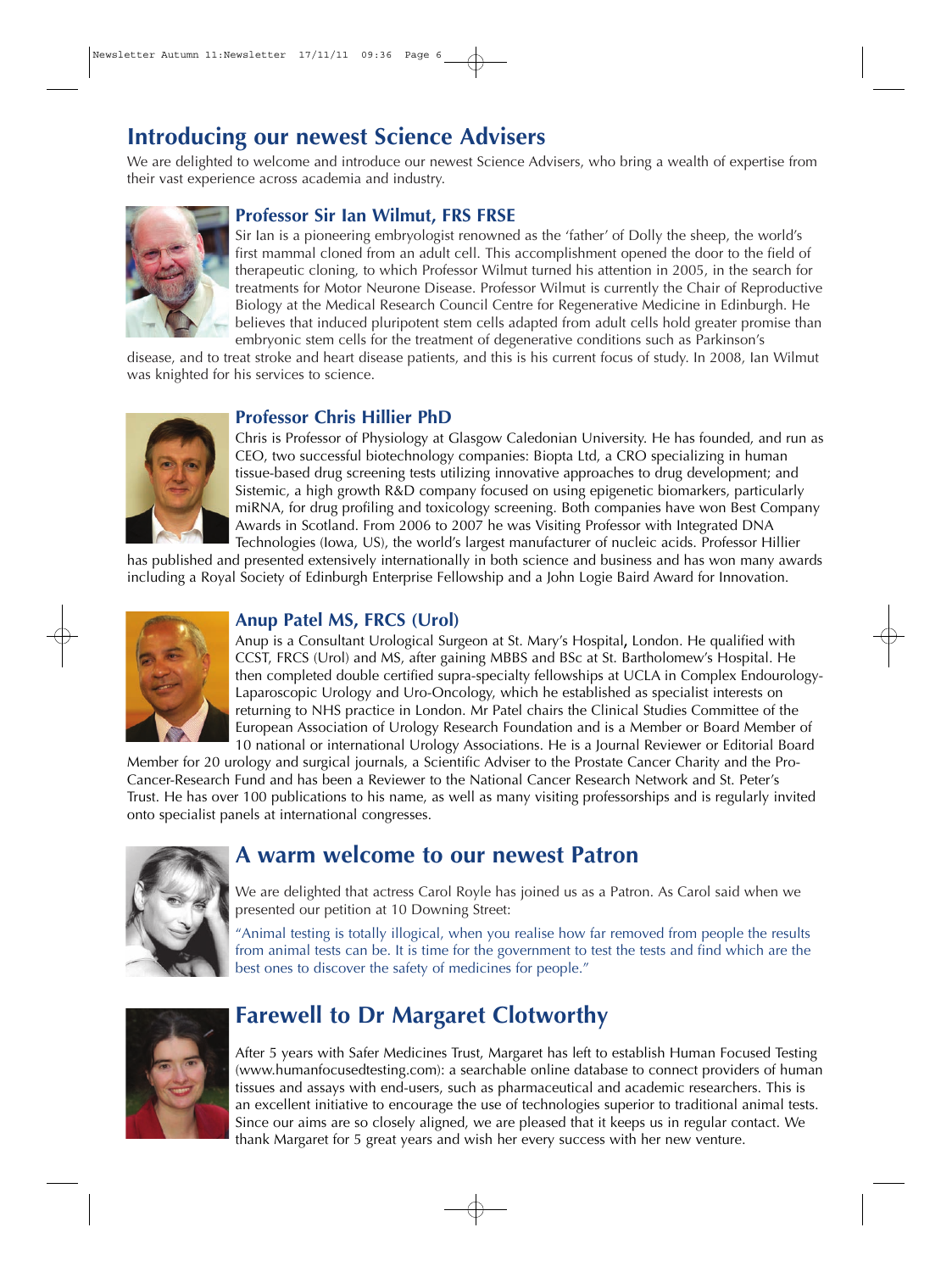

## *Medical Research in the News*

### *What price our medicines?*

*As the number of clinical trials conducted in India by western pharmaceutical companies continues to grow (due to costs as much as 80% lower), so too does the death toll. The Indian government records that 1,725 people have lost their lives in drug trials in the last four years: rising from 132 deaths in 2007 to 688 in 2010. Dr Chandra Gulhati, who has led several clinical trials in the UK, says that because of gross under-reporting, the actual number of deaths would be much higher than we will ever know.*

*The purpose of the Safety of Medicines Bill is to protect not just patients but also – and especially – participants in clinical trials, who are currently used as guinea pigs to test drugs for which there is often no prior evidence of safety in humans. The most dramatic example we have seen in the UK of 'proof of safety' in animals meaning nothing for people was at Northwick Park Hospital in 2006. Perhaps the reason we have not seen more 'Northwick Parks' is because most of them happen on the other side of the world.*

*In response to Safer Medicines' concerns about the inadequacy of preclinical testing, the UK Department of Health says, in its standard letters, that: "Without animal testing it is highly likely that a large number of potentially dangerous medicinal products would have to be tested in healthy volunteers and patients in clinical trials. This would be quite unacceptable."*

*We agree that it is unacceptable but the fact is that this is currently standard practice. Much of the blame for this can be laid at the door of government regulations that require evidence of safety in animals but do not require evidence of safety in the most sophisticated human-biology-based assays currently available.*

*Ref: Aditi Tandon, www.tribuneindia.com 8 August 2011*

### *Mice an obstacle to heart disease research*

*Researchers at Washington University in the US studied two drugs to treat heart rhythm disorders, using mouse hearts. What they found was so promising that if it translated into humans, it would have been a major breakthrough. However, rather than put patients at risk in a clinical trial, so many of which end in failure, Dr Igor Efimov and Professor*

*Colin G. Nichols decided to test the drugs using human hearts, which had been donated for research but were considered unsuitable for transplantation.*

*In human hearts, the drugs behaved completely differently, and the results suggested that they would have caused fatal arrhythmias had they been administered to people.*

*"The problem is that at least in the cardiac arrhythmia field, this [animal model] paradigm has had very few successes. Clinical trial after clinical trial has ended in failure… A mouse's heart beats about 600 times per minute, so you can imagine it is a little different from humans, whose hearts beat on average 72 times per minute… You can mutate in mice the gene thought to cause heart failure in humans and you don't get the same disease, because the mouse is so different. Since we've begun to work with human hearts, we're finally starting to catch up with animal physiology" – Dr Igor Efimov, Distinguished Professor of Biomedical Engineering, Washington University*

*Ref: Diana Lutz, Washington University News, 3 August 2011*



*Vaccine researchers in Australia are calling on their government to invest in research into human immunology, rather than continuing to invest huge resources in transgenic mouse models.* 

*"Use of murine models to study the immunobiology of infectious diseases, such as malaria and herpes simplex virus, has severely skewed our understanding of immune control of these pathogens in humans, and it could be argued that over reliance on these model systems may have slowed progress in the development of effective vaccines against many human pathogens" – Dr Rajiv Khanna and Dr Scott R Burrows, Australian Centre for Vaccine Development, Queensland Institute of Medical Research*

*They anticipate that the large-scale collaborative human-focused studies they are proposing will be opposed by those who study immunology in animal models but they ask:*

*"How long can we justify investing millions of dollars of taxpayers' funds on delineating the murine immune system, which in most cases has limited application for human diseases?"*

*Ref: Immunology and Cell Biology (2011) 89, 330–331; doi:10.1038/icb.2010.173*